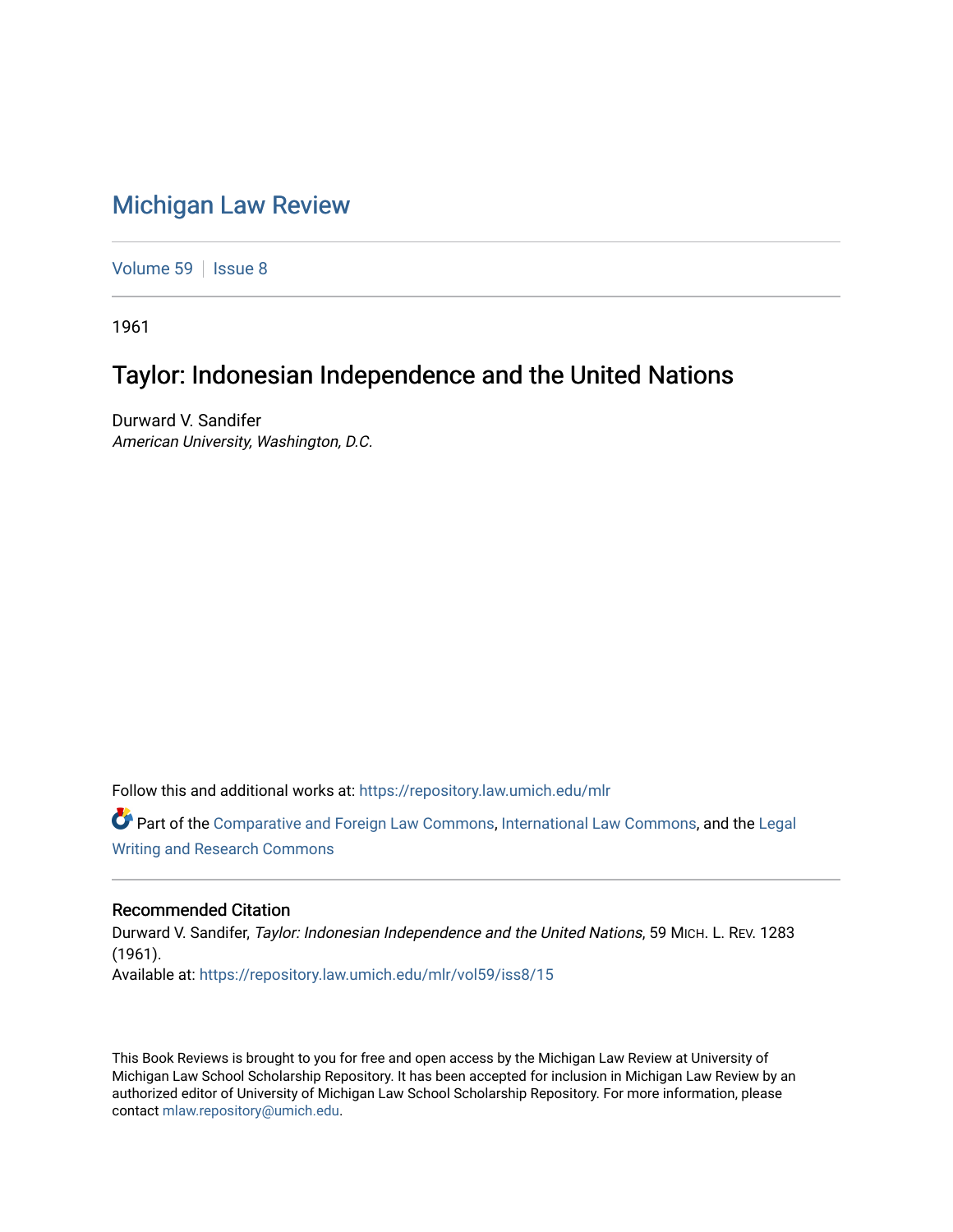INDONESIAN INDEPENDENCE AND THE UNITED NATIONS. By *Alastair M. Taylor.* Published under the auspices of The Carnegie Endowment for International Peace. Ithaca, N.Y.: Cornell University Press. 1960. Pp. xxix, 503. \$7.50.

The author disclaims a "definitive" character for this account of "Indonesian Independence and the United Nations," calling it a case study of the activities and effectiveness of the United Nations in the field of pacific settlement under Chapter VI of the Charter. However, his meticulously thorough, detailed and comprehensive treatment is likely to remain the standard treatment of the subject for a long time to come. He writes from the vantage point of having served, as a member of the United Nations Secretariat, with the Security Council's field machinery in Indonesia until shortly before the adjournment, *sine die,* of the United Nations Commission for Indonesia in April 1951. He writes, therefore, with authority from first-hand knowledge, making effective use of interviews with participants as well as the voluminous United Nations documentation. The more interesting and useful part of the book, especially from the point of view of the lawyer or political scientist, is to be found in the analysis in Parts Four and Five of the roles of the protaganists, the United Nations, and the permanent members of the Council, plus Australia, Belgium and India. It requires concentration to maintain one's bearings in the multiplicity of details which make up the historical account in Parts One to Three.

In his Foreword, Lester B. Pearson, former Foreign Minister of Canada, speaking of World War II as a forcing ground of change in the existing political order, remarks that in no place were the hopes for the future and the frustrations and bloodshed in the means of realizing them more tragically associated than in Indonesia. This was the more tragic, he points out, because the freedom of the Indonesian people was an objective admitted by all, including the Dutch, as something both necessary and desirable. But it took four years of struggle for the Parties, and of testing for the new United Nations, before this came to pass. Pearson observes that its intervention there established a pattern of policy, if not of machinery for the future, and adds: "In particular, decisions taken by the Security Council began the process of whittling away the Charter reservation of 'domestic jurisdiction' until now it is not much more than something to be observed at the United Nations only if you have the votes, or the influence, to make good your claim that it must be."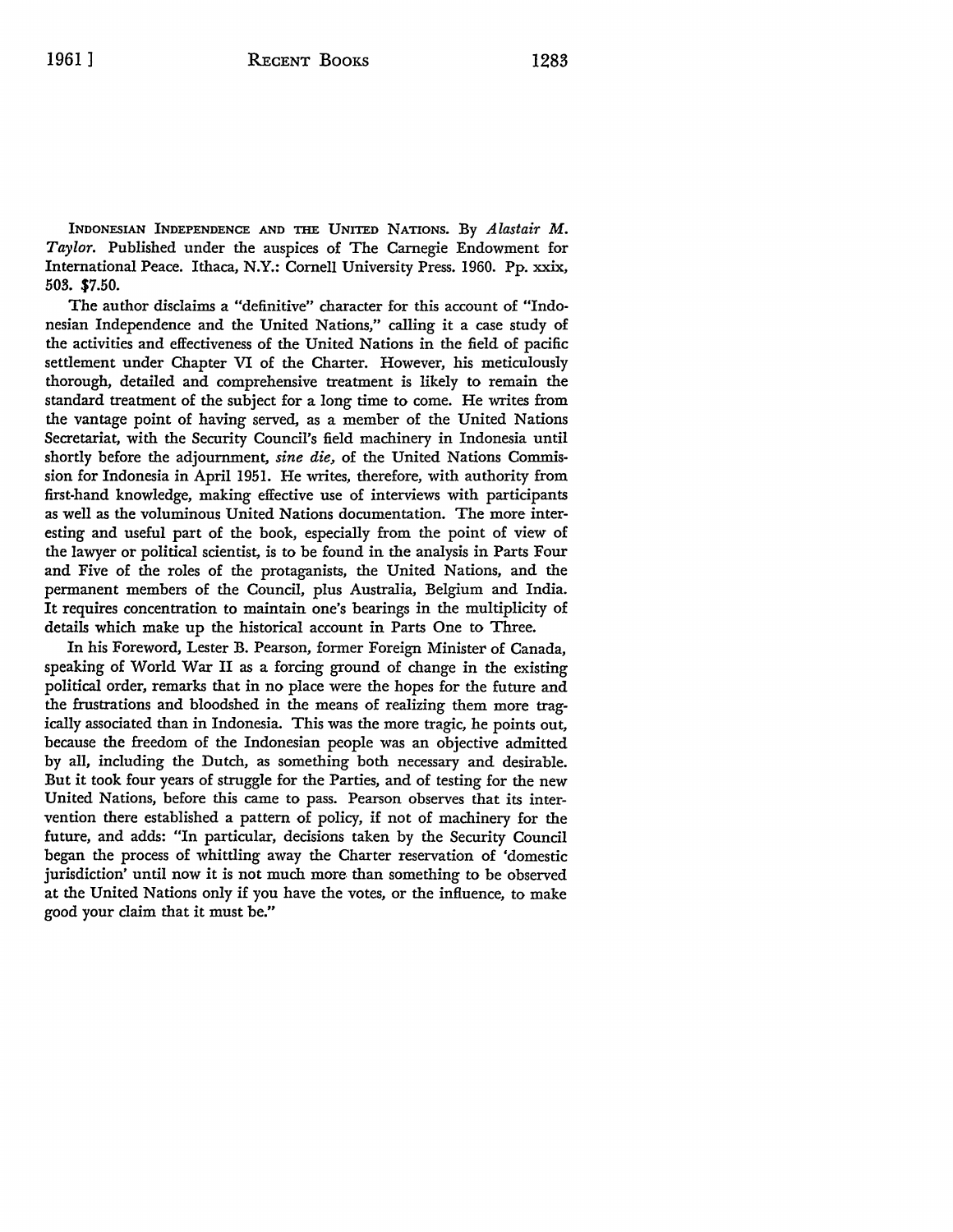The Republic of Indonesia was born, Taylor tells us, on August 17, 1945 - two days after Japan's capitulation to the Allied Powers. It was inaugurated in Djakarta with the reading at the residence of the nationalist leader, Sukarno, of what is undoubtedly the shortest proclamation of independence on record: "We the Indonesian people proclaim the independence of Indonesia. All matters pertaining to the transfer of power, etc., will be carried out efficiently and in the shortest possible time. On behalf of the Indonesian people - Sukarno, Hatta." It is not surprising that there should be conflict and trial in the transfer to a nation so informally launched of the sovereignty over the rich Indonesian archipelago that had been vested in the proud Dutch State for over three hundred years.

The Indonesian case is notable in a number of ways for the United Nations - it was one of the first political cases to be brought to the Security Council; it was the first case in which the United Nations played an instrumental part in the erection of an independent state out of a former colony; it was the first case in which the United Nations carried a major political problem through to a definitive and successful conclusion.

It appeared first on the Security Council Agenda in January 1946 at the Council's First Session, on a charge by the Ukrainian S.S.R. that British troops and Japanese enemy armed forces were participating in military operations against the local Indonesian population. "I give you the lie that we have attacked the Indonesians," was Foreign Minister Bevin's reply to the charges. A proposal by the Ukraine calling for a Commission to investigate was rejected, with supporting votes only from the Soviets and Poland. The Netherlands representative, invoking Article 2 (7) on domestic jurisdiction, declared there was no threat to international peace as "a sincere and whole-hearted attempt" was being made to put Indonesia "in order on a very liberal basis."

The Linggadjati Agreement initialled on November 15, 1946 and signed by the Dutch Government and the Government of the Republic of Indonesia on March 25, 1947, provided that the parties should "cooperate in the rapid formation of a sovereign democratic state on a federal basis to be called the United States of Indonesia." Increasingly violent disagreements over this agreement culminated in the inauguration by the Dutch on July 20, 1947 of "police action" against the Republic's forces, and on July 31 Australia and India brought the case to the Security Council. Australia, invoking Article 39 of the Charter, alleged the hostilities constituted a breach of the peace, and called upon the Parties, pursuant to Article 40, to cease hostilities forthwith. The Netherlands Representative maintained the question was one essentially within the jurisdiction of his government, that under Article 2 (7) the Council was without jurisdiction, and that Chapter VII (Action with Respect to Threats to the Peace, Breaches of the Peace, and Acts of Aggression) was not applicable since there was no danger to international peace and security, "let alone breaches of the peace or acts of aggression in the sense of the Charter.'' The "application of enforcement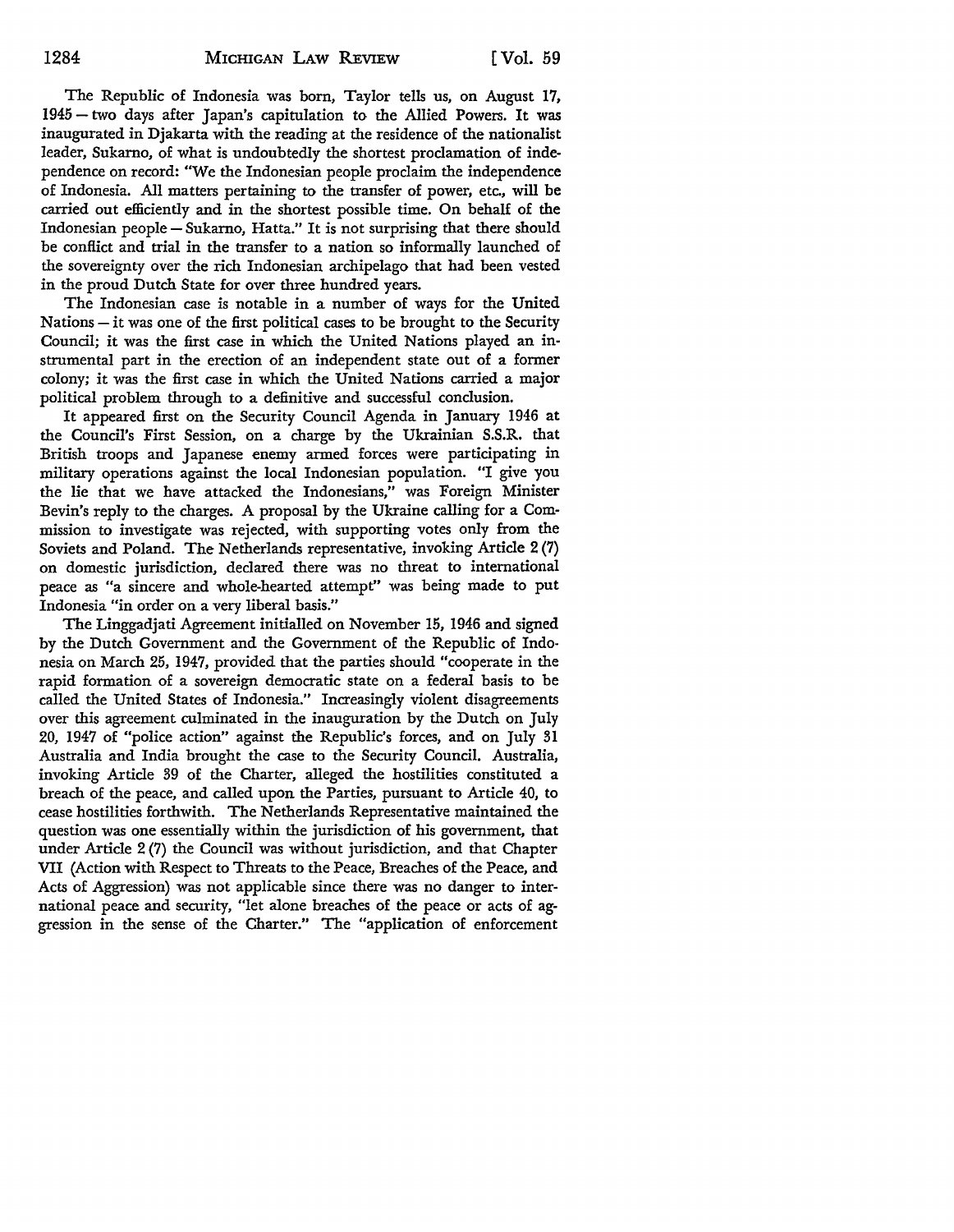measures under Chapter VII" is a specific exception to the domestic jurisdiction limitation.

In order to enable the Council to take timely action to halt the conflict the United States proposed to delete references to any article of the Charter. This was done and in the fourteen Resolutions adopted by the Council in the ensuing three years no Charter provision was invoked as a basis for its action.

While the Council could no doubt have found basis for some of its actions in Chapter VII, and did without invoking them, it preferred to finesse the question of the basis for its jurisdiction. It acted as a political organ, and essentially on political grounds. Confronted with a situation which would not wait, the Council chose in effect to treat it as a matter likely to endanger international peace and security. Taylor says that, "At all times the majority of the members favored a solution of the dispute on a political, rather than a juridical basis." He adds at a later point, "A strictly juridical approach by the United Nations, namely, to have accepted the Netherlands argument and to have washed its hands of the problem, could not have solved the issue because of the international friction which had already been generated and which threatened to become worse." As indicated by Pearson's statement quoted above, the Security Council has not shown too tender a regard for the Domestic Jurisdiction limitations imposed by Article 2 (7). It has demonstrated a continuing penchant for action to implement what it considers the overriding purpose of the Charter-the maintenance of peace. It has exhibited a strong disinclination to be confined by restrictive juridical interpretations.

The problem and position of the Council was further complicated by the fact that it was dealing not with two contestants equal in law, but with the emergence of a colonial entity into the condition of statehood. While the Republic of Indonesia at first contended that the sovereignty of the Netherlands had been terminated with the Japanese conquest, it later receded in practice from this position. In its Resolution of January 28, 1949, the Council spoke explicitly of "the transfer of sovereignty over Indonesia by the Government of the Netherlands to the United States of Indonesia." Nevertheless, in the Council's proceedings and in the measures carried out by it the Republic was dealt with as at least a de facto sovereign, its action implying, according to Kelsen, "an indirect recognition of the Indonesian Republic as a 'State.' "

The measures employed by the Council during the more than three years it was seized of the case were of a character to fall both under Chapters VI and VII of the Charter – cease fire orders, establishment of military supervision machinery, calls for troop withdrawals under Chapter VII, and good offices under Chapter VI. In the early stages it relied on a Good Offices Committee, converted into a United Nations Commission by the Resolution of January 28, 1949. Taylor portrays two United States representatives as playing key, influential roles, Dr. Frank Graham in the earlier